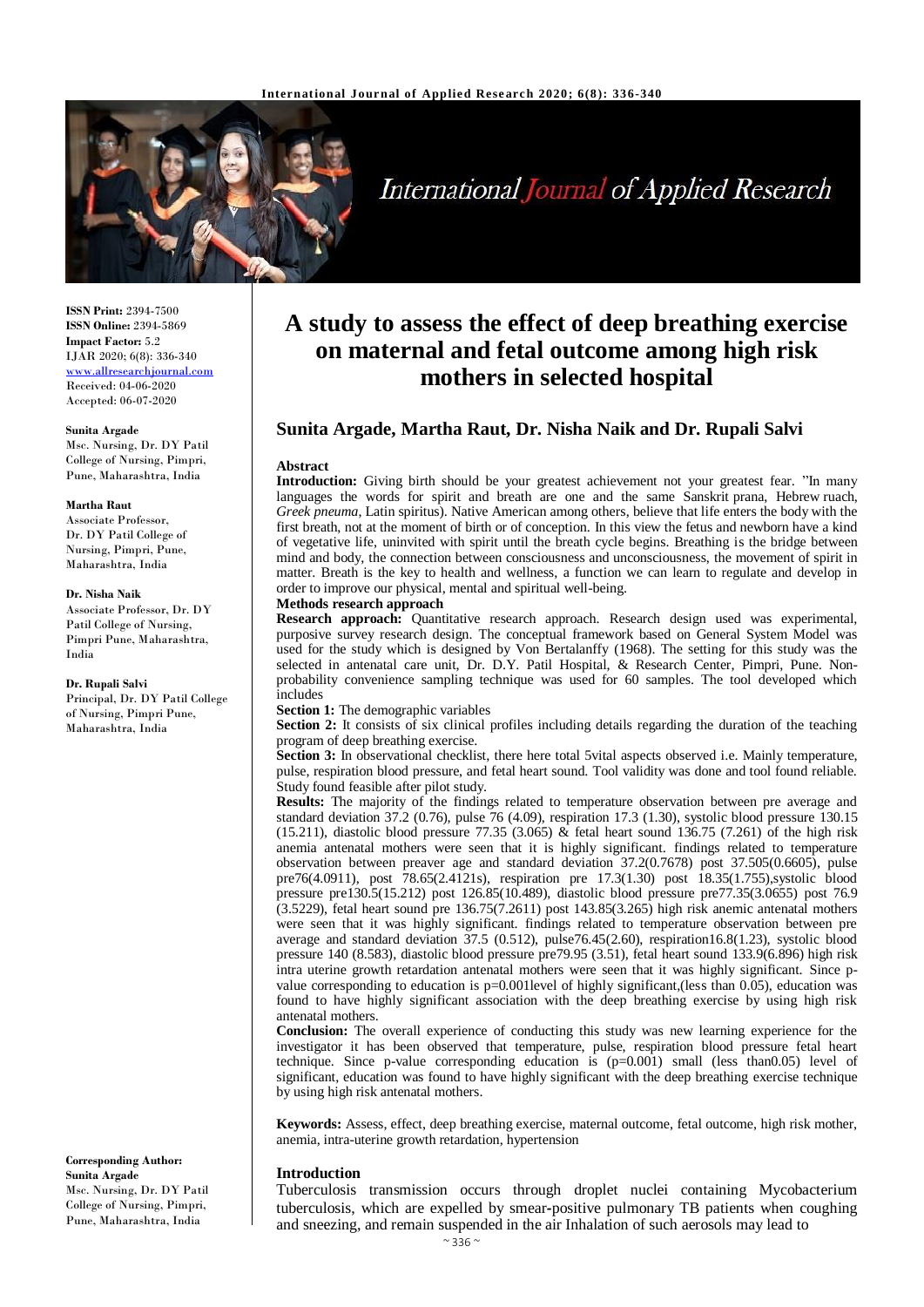infection After close contact with an infectious case, 30**–** 50% of exposed susceptible contacts acquire latent TB infection*.*This can be determined by the tuberculin skin test or*/*and Interferon Gamma Release Assays After this first infection, active TB may occur immediately However, for the majority of cases, the initial infection remains clinically silent and microbiologically latent Approximately 10 *%*of the infected individuals will progress. Robert Koch first identified Mycobacterium tuberculosis as the causative organism of tuberculosis in1882. It was however referred to as Koch*'*s bacillus till Lehmann and Neumann gave the generic name Mycobacterium meaning fungus bacterium due to mould*-*like growth of the bacillus in liquid medium Myco bacterium tuberculosis is the etiologic agent of tuberculosis in humans and closely related Mycobacterium bovine

#### **Research design**

The research design selected for the study was an adopted experimental, purposive survey research design.

#### **Research setting**

The present study was conducted in the selected the study was conducted at the Dr. D.Y. Patil Hospital, & Research Center, Pimpri.

#### **Population**

The population of the present study comprised of group high risk antenatal mothers which is included in deep breathing exercise in the selected antenatal care unit.

#### **Sample**

In the present study the samples were high risk antenatal mothers of D.Y. Patil Hospital& Research Centre Pimpri, and Sahyadri Hospital, Pune.

#### **Sample size**

The Sample size consisted of 60 antenatal high risk mothers.

#### **Sample technique**

In the present study the sample was collected through Non probability convenience Sampling Technique.

### **Criteria for selection of sample**

## **Inclusion criteria**

- 1. Antenatal mothers who were anemia, intra uterine growth retardation & hypertensive.
- 2. Antenatal mothers who were the age group 19-35 yrs.
- 3. Antenatal mothers who were available at the time of data collection.
- 4. Antenatal mothers who were able to read and write Marathi, Hindi and English

#### **Exclusion criteria**

- 1. Antenatal mothers were not willing to participate in the study.
- 2. Antenatal mothers who were on other alternative therapy like yoga.

#### **Development of tool**

Tool is a method, technique, device or a form design the tool to guide the observation to collect assess or record and measure the collected data in a systematic and uniform manner. Clinical teaching program of deep breathing exercise. Observational checklist for assessing the temperature, pulse, respiration, blood pressure and fetal heart sound. Review of literature. Personal consultation and discussion with the experts. Preparation of the tool. Content validity of the tool. The Investigator developed an observational checklist for assessing temperature, pulse, respiration, blood pressure and fetal heart sound. Observation scale for assessing the vitals by using beep breathing exercise teaching program among patients with high risk antenatal mothers.

**Description of the tool:** In this study the tool consisted of**:- Section A:** Demographic Performa

**Section B:** It consists of six clinical profiles including details regarding the duration of the teaching program of deep breathing exercise

Section C: In observational checklist, there here total 5vital aspects observed i.e. Mainly temperature, pulse, respiration blood pressure, and fetal heart sound.

#### **Validity**

Content validity is concerned with the sampling adequacy of the content area being measured. Content validity is of special relevance to individuals designing a test to measure knowledge in a specific content area. The content validity of an instrument is based on judgment; experts in the content area may be called on to analyze the items. The tool for content validity was sent to25 experts from different specialties i.e. Obstetrics & Gynecology 12, Gynecologist 3 and Statistician. The validity done by 19experts.They were requested to give their opinions on the appropriateness and relevance of the items in the tools. They were requested to give their opinions on the appropriateness and relevance of the items in the tool*.*Formal written permission was obtained from Medical officer, Superintendent of Dr. D.Y. Patil Hospital and Research centre, Pimpri Chinchwad Muncipal Corporation, Pune. They were requested to give their opinion on the appropriateness& relevance of items in the tool.

#### **Reliability of the tools**

Reliability was assessed by using Inter-rater method the researcher assessed degree to which test scores. A reliability of 0.70 indicates 70% consistencies in the parameters are classified in Observational Checklist. Reliability for observational checklist was done using inter-rater method. The Reliability Coefficient Cohen's Kappa was found to be for deep breathing exercise 0.75 for hence the tool was reliable.

#### **Ethical consideration**

- Researcher had obtained approval from appropriate review boards to conduct the study.
- Researcher had taken formal permission from high risk antenatal mother to conduct study.
- Only the samples who had signed the consent form are included in the study.
- Confidentiality of the data is maintained strictly.

#### **Plan for data collection**

- Ethical committee clearance
- Permission from the Corporator and Medical Officer of selected hospital.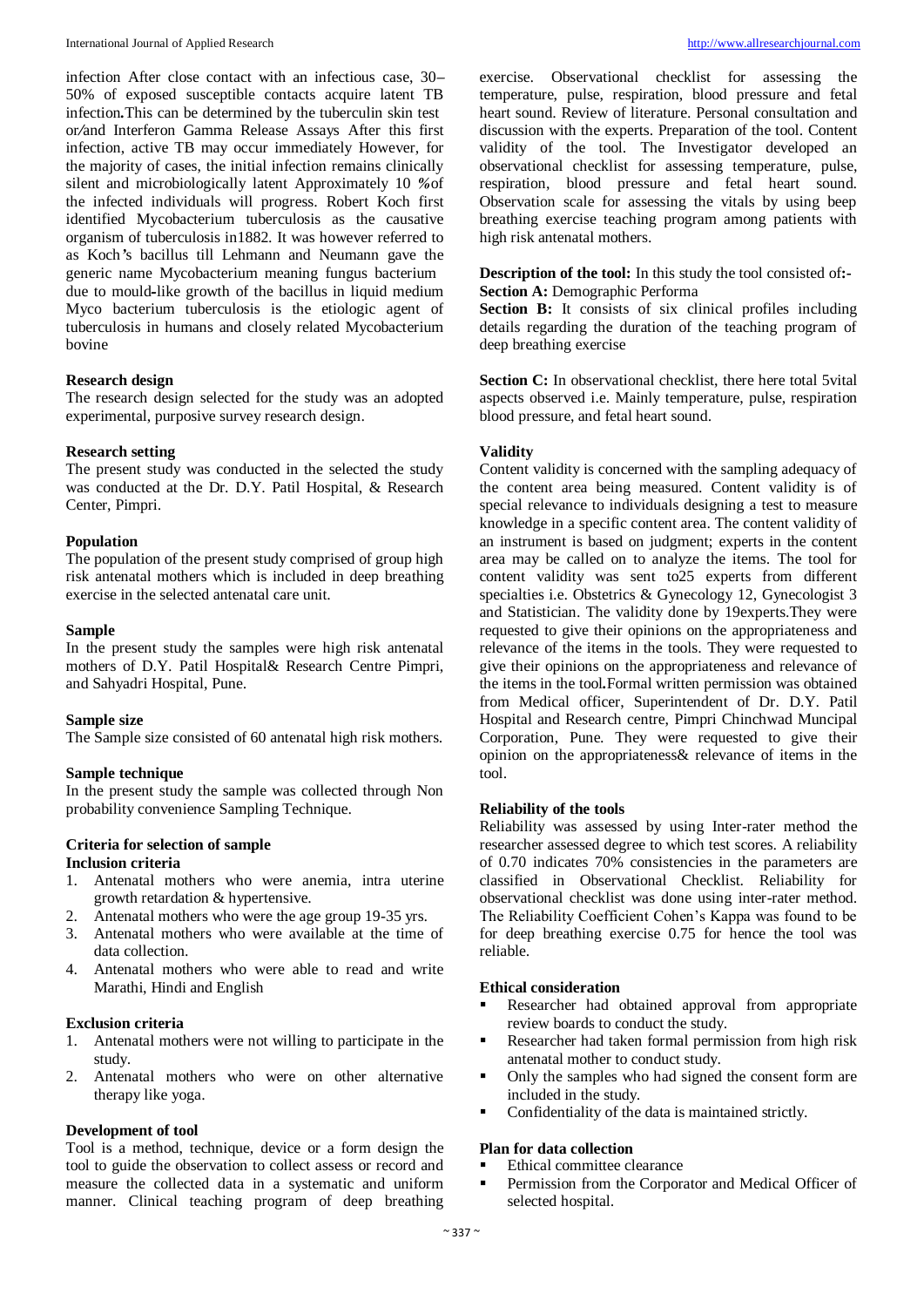- Consent from high risk antenatal from selected hospital.
- The investigator approached the high risk antenatal mothers of selected samples, informed them regarding

The objectives of the study and obtained their informed consent after assuring the confidentiality of the data. data collection was done among selected sample by using teaching program and observational checklist was Developed by using inter-rater method.

#### **Pilot study**

The pilot study was conducted from 10/11/2018 to 19/11/2018, on 10 samples from Sahyadri Hospital Pune, to assess the feasibility of the study and to decide the plan for data analysis. Investigator approached the subjects, informed them regarding the objectives of the study and obtained consent after assuring the subjects about the confidentiality of the data. The data was collected through the demographic performs, Observational Checklist and vital parameters.

#### **Data analysis and interpretation**

For the analysis of demographic variable would be analyzed in terms of frequency and percentage was be calculated. Mean, Median, Mode, Standard deviation, Percentage, Distribution, Frequencies for assess the knowledge. Fisher's Exact Test**'** would be applied to determine the significance of findings. The findings would be documented in tables, graphs and diagrams.

#### **Result**

#### S**ection I-Frequency and percentage distribution of selective demographic variables**

In antenatal group in age18-24years were 11(18.3%) age 25- 30 years were 24 (40%) age 31-35 years were 19 (31.6%) age 36-40 years were 6(10%), education primary were 7(11.6%) higher secondary were 34 (56.6%) degree were above. 13(21.6.%) other 5 (8.3%). Income Rs.10000 were 4 (6.6%). Rs.110000-20000 were27(45%), Rs.21000-30000, were22 (36.6%).Rs.310000-350000were 7(11.6%).Obstetric history abortion were 14 (23.3%) prime gravid 31 (52.6%), multipara 12(20%), number of children one were 14 (23.3%) two were 29 (48.3%), three were 11 (18.3%) nil were 4 (6.6%), bad habit nail biting were 15(25%), tobacco chewing were 26(43.3%). knowledge deep breathing exercise yes were 25 (41.6%) & no were 34(56.6%).

#### **Section II-1. Analysis data related to the observation reported by pre deep breathing exercise technique of vital parameters on high risk antenatal anemic mothers and fetal heart sound of fetus**

Deep breathing exercise was the effective.in temperature observation between pre average and standard deviation 37.2(0.76), pulse76(4.09), respiration 17.3(1.30), systolic blood pressure130.15(15.211),diastolic the blood pressure 77.35(3.065) and fetal heart sound136.75(7.261)of the high risk anemia antenatal mothers were seen that it was highly significant.

**2. Analysis of data related to the observation reported by using deep breathing exercise technique on high risk anemic antenatal mother's vital and fetal heart sound:** Deep breathing exercise was the effective.in temperature observation between pre average and standard deviation 37.2(0.7678) post 37.505(0.6605), puls pre 76 (4.0911) post 78.65 (2.4121), respiration pre 17.3 (1.30) post 18.35 (1.755), systolic blood pressure pre 130.15 (15.212) post 126.85 (10.489), diastolic blood pressure pre 77.35 (3.0655) post 76.9 (3.5229) & fetal heart sound pre 136.75 (7.2611), post 143.85(3.265) high risk anemic antenatal mothers were seen that it is highly significant.

#### **3. Analysis of data related to the Observation reported by using deep breathing exercise technique on high risk anemic antenatal mother's vital and fetal heart sound**

Deep breathing exercise was the effective. In temperature observation between pre average and standard deviation 37.2(0.7678) post 37.505(0.6605), pulse pre 76 (4.0911) post 78.65(2.4121), respiration pre17.3(1.30) post 18.35 (1.755), systolic blood pressure pre130.15(15.212) post 126.85 (10.489), diastolic blood pressure pre77.35(3.0655) post 76.9 (3.5229) & fetal heart sound pre 136.75(7.2611), post 143.85(3.265) high risk anemic antenatal mothers were seen that it is highly significant.

**Section III: Analysis of data related to find the observation score by using deep breathing exercise technique on high risk anemic, intra uterine growth retardation& hypertensive antenatal mother's and fetal heart sound.** Deep breathing exercise was the effective. temperature pre and post observation between verageand standard deviationpre 36.853(5.0481) and post 36.881 (5.0622), pulse pre 74.96 (10.309) post 76.07 (10.393), respiration pre16.765(2.464), post 18.508(2.9391),systolic blood pressurepre 136.76 (19.719), post1 27.56 (18.318), diastolic blood pressure pre 77.77 (10.67), post 72.185 (10.035) fetal heart sound pre131.59(18.561),post 142.26 (19.56) of anemia, intra uterine growth retardation& hypertensive high risk antenatal mothers were seen that it was highly significant.

#### **Conclusion**

The overall experience of conducting this study was new learning experience for the investigator it has been observed that temperature, pulse, respiration blood pressure fetal heart technique. Since p-value corresponding education is  $(p=0.001)$  small (less than 0.05) level of significant, education was found to have highly significant with the deep breathing exercise technique by using high risk antenatal mothers.

#### **Discussion**

This study was designing to the experimental one group research designing; a non-probability convenience sampling technique used. The setting of the study was at Dr. D.Y. Patil Hospital and Research Center, Pimpri, Pune, Maharashtra, India. Existing high risk antenatal mothers reported by using deep breathing exercise technique assessed with observational checklist scale. The size of the sample was (n=60). Sample divided in to three part. Anemia  $(n=20)$ , intra uterine growth retardation  $(n=20)$  & hypertension (n=20). Sample In selected antenatal care unit according to inclusive and exclusive criteria. In present study in deep breathing exercise technique is effective for the high risk antenatal mothers. Since p-value corresponding to education is  $(p=0.001)$  level of highly significant, (less than 0.05).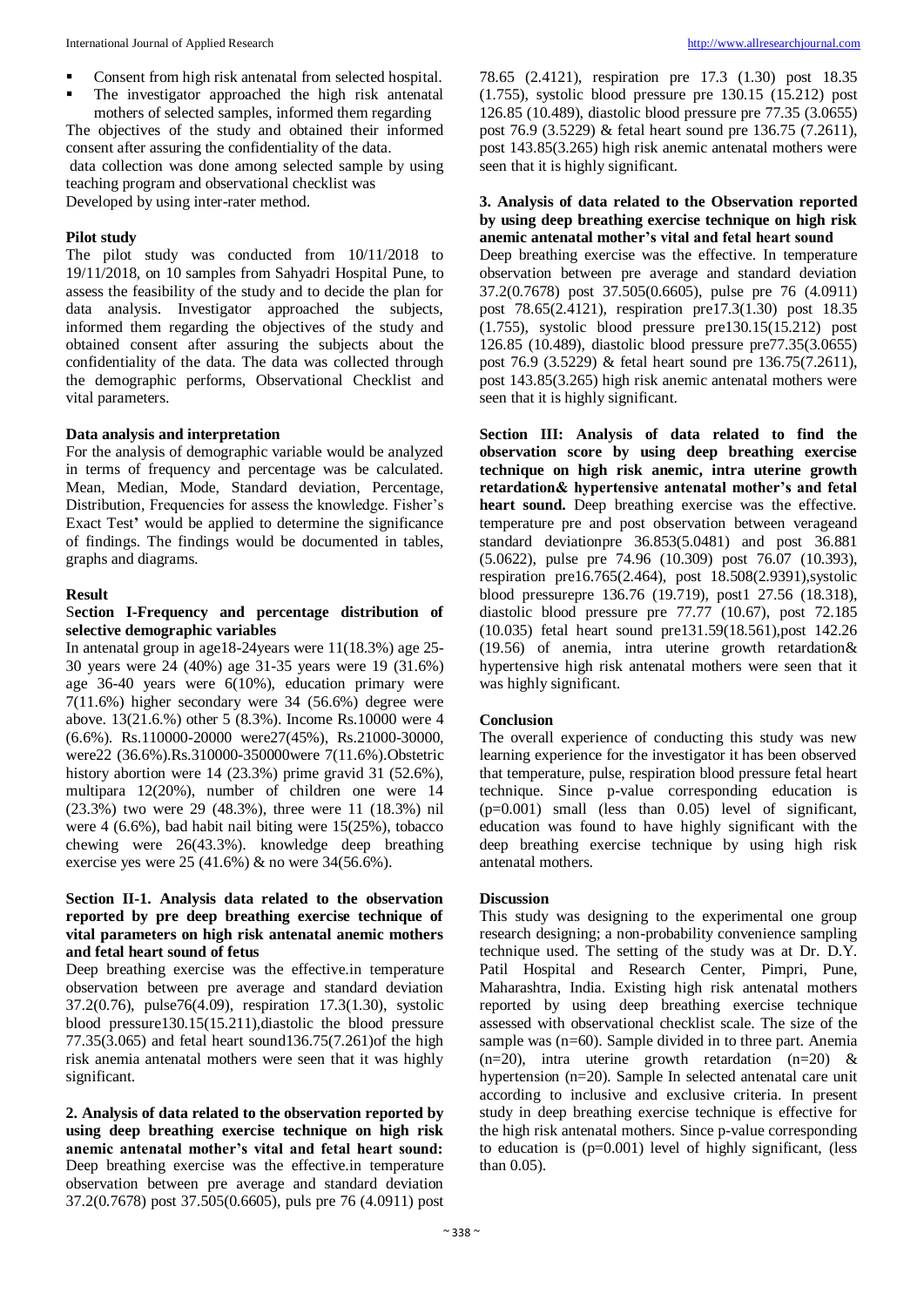#### **Limitations**

- Data collection period was limited.
- Long term follow up could not be carried out due to time constraints.
- This study was limited only 60 samples; hence the finding cannot be generalized.
- Small samples from two Centers were used so generalization of this finding is limited.
- The study is only limited for the high risk antenatal mother admitted in Dr. D.Y. Patil, Hospital, Pune.

#### **Recommendations**

- 1. The study can be undertaken in different settings and different target population.
- 2. A similar study can be done to assess the effectiveness of antenatal exercises on behavioral responses during first stage of labor and outcome of labor.
- 3. The comparative study can be done in rural and urban area.
- 4. A study can replicate on large sample so thereby findings can be generalized.
- 5. The study can be taken in different setting and different target population such as health workers, nursing student, doctors, industrial employs and teachers.
- 6. A study can done on association between various demographic variables which were significant on large samples.

#### **Acknowledgement**

Firstly, I thank God for His abiding grace, which has made this possible. This effort in my academic pursuit would not have been a reality without constant support, guidance and encouragement rendered by a number of people, whosehelp, I specially recognize through this study with grateful gratitude. I thank my parents for their support. It is because of them that I have been able to drive the strength to complete this study. I heartily thank Mrs. Rupali Salvi, Principal, Dr. D.Y Patil College of Nursing for her support and expert guidance, My research coordinator Dr. Mrs. Nisha Naik and guide Mrs. Martha Raut, Assoc. Professor, Dr. D.Y Patil College of Nursing, for the expert positive and supportive guidance. During my stressful moment, they were like rising sun casting brightness, hope and bringing life to the gloomiest Their humour, wisdom has been the positive aspect of any situation was the propelling force which culminated in this dissertation, the crowning glory of all the endeavors. I am thankful to them for their inspiration, constant guidance, sustained patience, support and moreover encouragement right from the inception until the completion of study. I am deeply indebted to Dr. Mrs. Nisha Naik, Research Co-coordinator for her expert guidance, sustained patience and valuable suggestion. I take this opportunity to express my sincere gratitude towards the entire faculty Dr. D. Patil College of Nursing, Pimpri, Pune-18 as well as the administrative staff for their support and assistance throughout the study period. I take this opportunity to thank all experts in the field of Obstetric and Gynecologist Nursing, and statistician for their valuable suggestions and validation of the data collection instrument and plan. My sincere thanks to the antenatal care unit of Dr. D.Y. Patil, Hospital and Research Centre that allowed and supported to conduct my pilot study in antenatal care department in Sahyadri Hospital, Pune. I am grateful to the antenatal care unit of Dr. D.Y Patil, Hospital Pimpri, Pune-18 who allowed

and supported me to conduct this study. Would also like to convey my sincere thanks to Mrs. Vaishali Chirmude, Statistician for assisting me with analysis of data.

I would like to thank all participants who have made this study possible. Lastly, my sincere thanks to all colleagues, friends, family members, My Father Mr. Bhimrao More, My Mother Mrs. Laxmi More, My Husband Mr. Vijay Argade & My Daughter Miss. Nupur Argadeand son Shantanu Argade and all well wishes for their good wishes for this study.

#### **References**

- 1. Preethi Jazna *et al.*, Madurai. Asian J. Nur. Edu. and Research. 2016; 6(2):167-170.
- 2. Basvanthappa BT. Nursing Research 2nd Edition Jaypee Publication, 2011
- 3. Chloe V, *et al.*, Pregnancy and advanced maternal age. Progress in obstetrics and gynecology.17th ed. Philadelphia: Elsevier Publishers; 2006, 113-124
- 4. Wildschut HI. Pregnancy antecedents of high pregnancy. In: James DK, Steer PJ, Weiner CP, Gonik B, editors. High risk pregnancy. Management options. 3rd ed. Philadelphia: Elsevier Publishers, 2006, 3-41.
- 5. Ling H, Sauve R, Nicholas B, Fergusson D, Martenal age, risk of stillbirth a systematic review. 2008; 178:165-172.
- 6. American College of Obstetrics and Gynecology Committee on Obstetric Practice. ACOG Committee opinion. Number 267, January 2002: exercise during pregnancy and the postpartum period. Obstet Gynecol 2002; 99:171-173
- 7. Hopkins SA, Baldi JC, Cutfield WS, McCowan L, Hofman PL. Exercise training in pregnancy reduces offspring size without changes in maternal insulin sensitivity. J Clin Endocrinol Metab 2010; 95:2080- 2088
- 8. Herbert RD. Effective physiotherapy. Br Med J 2001; 323:788-790.
- 9. Ali A Gehan *et al.*, Cairo, Egypt, Efficacy of antenatal exercises on maternal and neonatal outcomes in elderly primigravida 2015; 21(3):109-114
- 10. Ali A Gehan *et al.*, Cairo, Egypt, Efficacy of antenatal exercises on maternal and neonatal outcomes in elderly primigravida 2015; 21(3):109-114.
- 11. Riva Rahl Benefits and risks of physical activity for pregnant women Article 0nline Conditions form 57, 2014
- 12. Preethi Jazna *et al.* Madurai. Asian J. Nur. Edu. and Research. 2016; 6(2):167- 170.
- 13. Hong Gong *et al.*, effectiveness of yoga as an intervention in the management of prenatal depression Published online Feb 5. Doi US:10.1186/
- 14. Thamilmani R, Shylamma Job. Hypertension and Abdominal breathing exercise. 2009; 1(1):18-21.
- 15. Chang BS *et al.* Effects of abdominal breathing on anxiety, blood pressure. Korean J Women Health Nurse 2009; 15(1):32-42.
- 16. Elliott WJ *et al.* Graded blood pressure reduction in hypertensive outpatients Slows breathing. The Journal of Clinical Hypertension. October 2004; 6:553-556.
- 17. Gavish B. Device-guided breathing on hypertension. Israelfrom: 2013,http://www.ncbi.nlm.nih.gov/pubmed
- 18. Grossman E *et al.* Breathing- control lowers blood pressure. Journal of Human Hypertension. 2001; 15:263